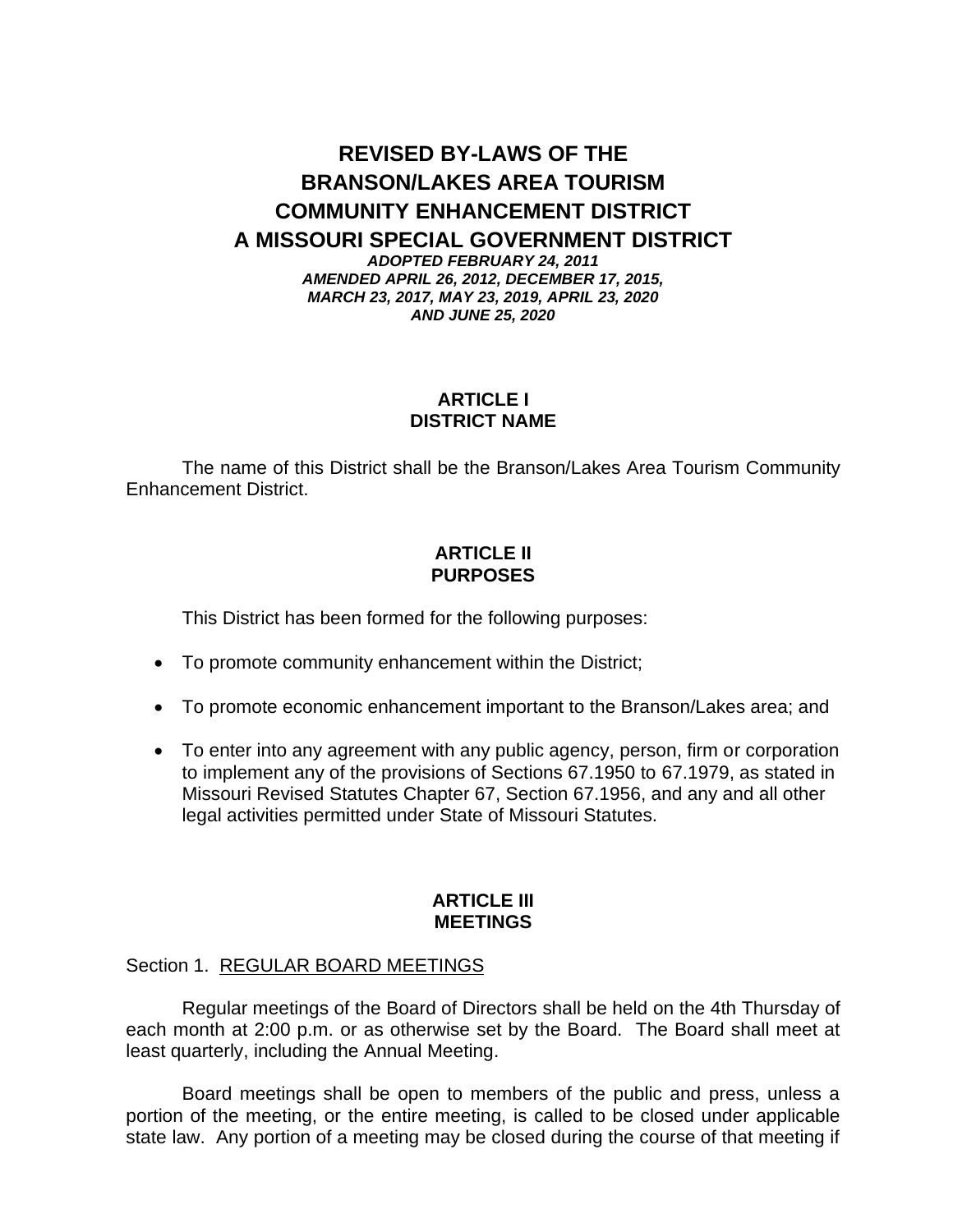any subject arises which, in the best judgment of the Board, should properly be discussed in closed session. If a portion of a meeting is closed, the remainder of that meeting shall remain open.

At the discretion of the Board and in accordance with District policy, meetings may be recorded. If made, recordings, by law, are required to be retained for one (1) year before disposition.

## Section 2. ANNUAL MEETING

There shall be an Annual Meeting of the Board of Directors to be held on a date between July 1<sup>st</sup> and August 31<sup>st</sup> of each year, as determined by the Board, for the purpose of receiving prior year audited financial statement reports, as well as reports of officers, the Board, councils and committees, and for any other business which shall properly come before the meeting.

#### Section 3. SPECIAL MEETINGS

Special meetings of the Board of Directors may be called as set forth below for specifically identified business purposes.

Special meetings may be called by the President of the Board at any time.

Special meetings may also be called by the Board of Directors upon written application to the Secretary by three (3) members of the Board.

Notice, including the purpose of the meeting, shall be given to each Director at least three (3) days prior to said meeting.

## Section 4. QUORUMS

At any duly called regular, special, annual or other meeting of the Board of Directors, a majority of Directors then in office shall constitute a quorum. At duly called council, committee and task force meetings, a majority of members then serving shall constitute a quorum.

## Section 5. NOTICES, AGENDA, MINUTES

Written notice of all meetings, including the purpose of the meeting, shall be posted as required by law and mailed, faxed or e-mailed to each Director at least three (3) days prior to each meeting or otherwise provided to Directors as required by law.

An advance agenda and minutes shall be prepared for all meetings.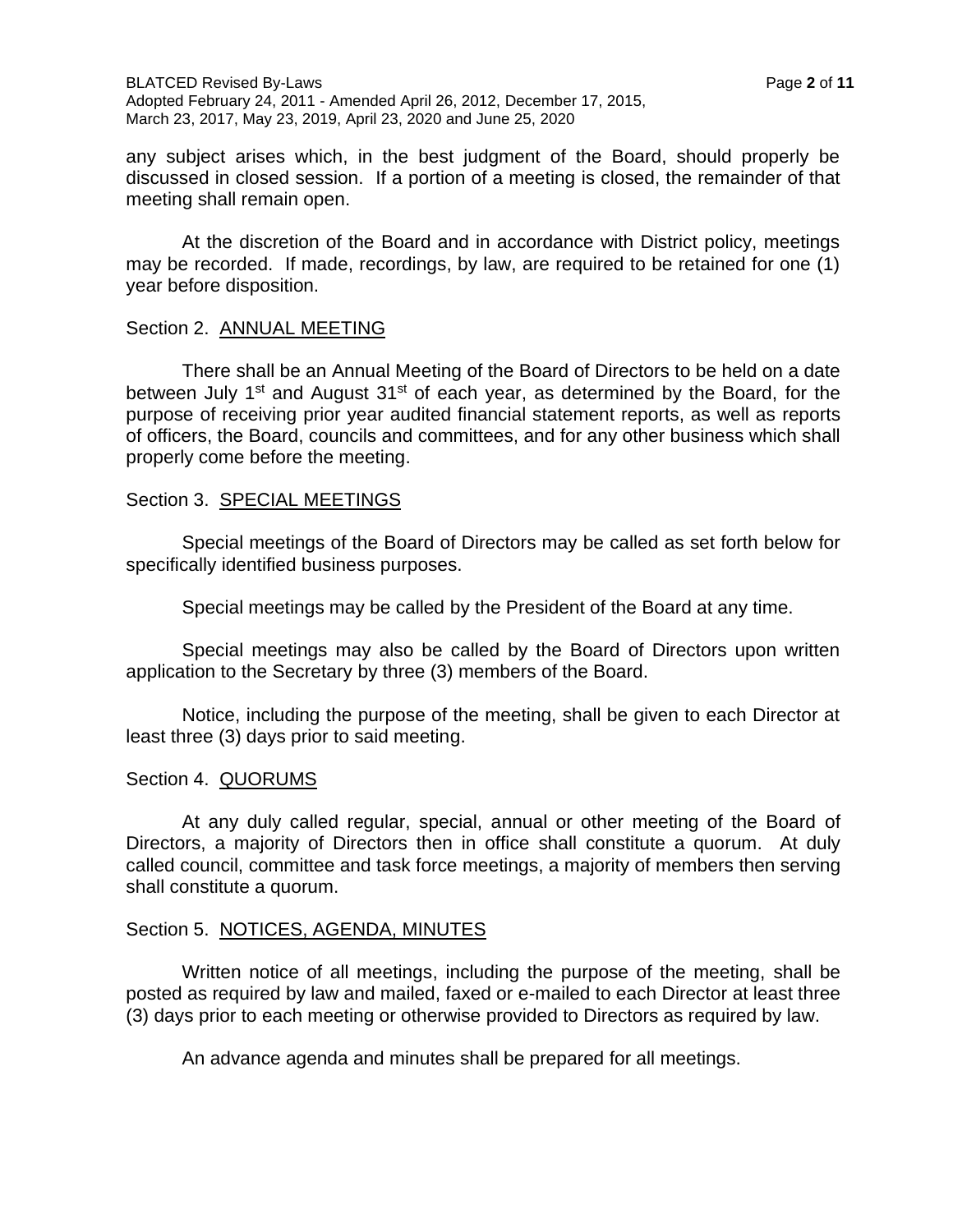# **ARTICLE IV PARLIAMENTARY AUTHORITY**

The rules contained in the current edition of *Robert's Rules of Order Newly Revised* shall govern the District in all cases to which they are applicable and in which they are not inconsistent with these By-Laws and any special rules of order the District may adopt.

Specifically with respect to voting, the following shall apply:

- 1. No member should vote on a question in which he/she has a direct personal or pecuniary interest not common to the other members or from which he/she would derive personal profit. In such circumstances, the member should abstain from voting; however, no member can be compelled to refrain from voting.
- 2. No member has a right to explain his/her vote during voting, as this would constitute debate after debate has been closed.
- 3. A member has the right to change his/her vote up to the time the result is announced. Thereafter, he/she can only change his/her vote by unanimous consent of the other members, granted without debate.
- 4. If voting results in a tie, additional discussion and a re-vote can be held. If the re-vote still results in a tie, the motion is rejected.
- 5. At Board meetings, the President of the Board can vote either to break or to cause a tie, the latter action resulting in rejection of the motion.
- 6. Electronic voting by Board members and District committees may be allowed in emergencies declared by the District President upon approval of the majority of the Board members agreeing that it is an emergency and electronic voting is appropriate. The vote to approve electronic voting may also be conducted by electronic vote.

## **ARTICLE V BOARD OF DIRECTORS**

A Board of Directors consisting of seven (7) voting members shall manage the business of this District. These members shall be appointed as prescribed under State of Missouri Statutes.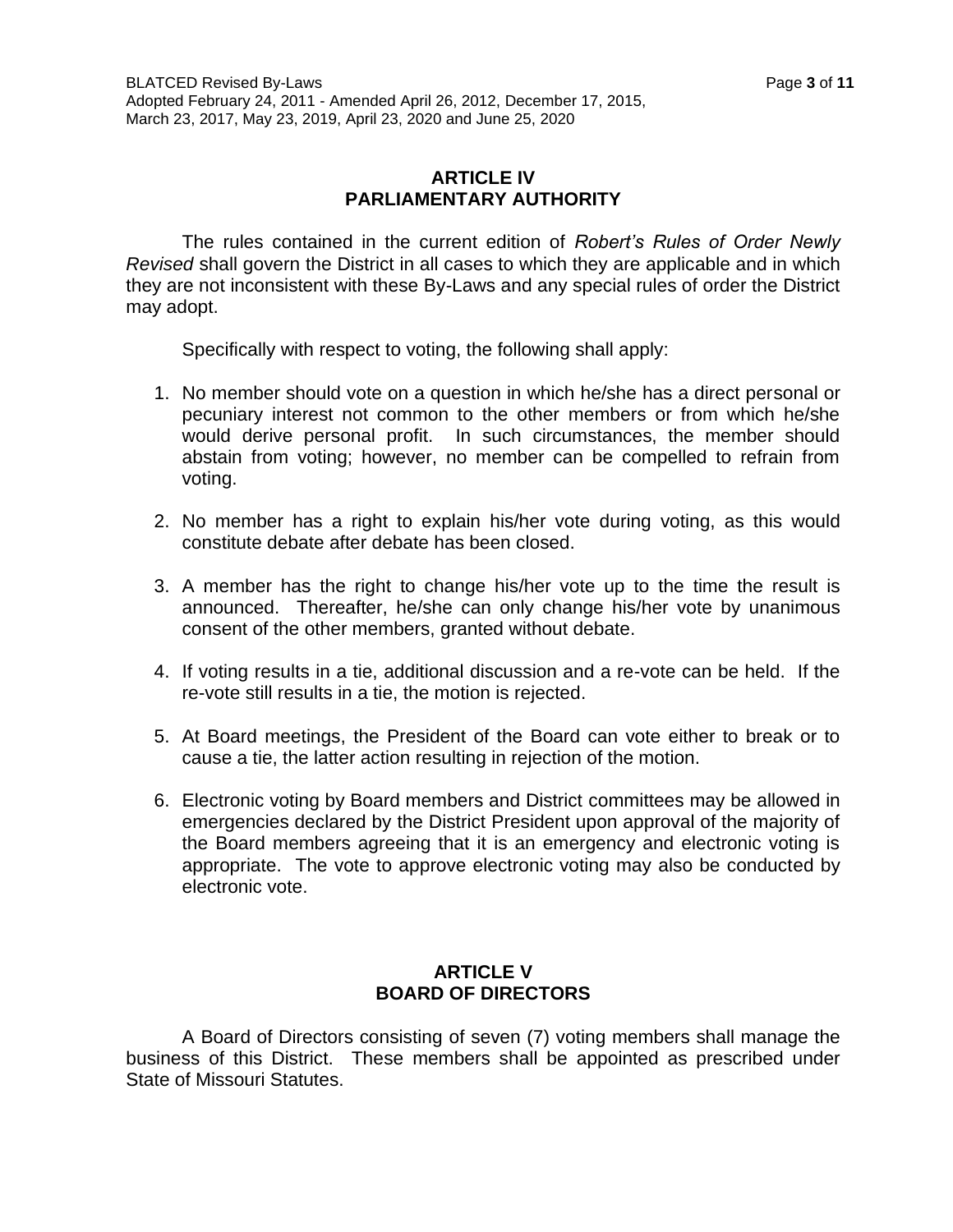#### Section 1. RESPONSIBILITIES AND COMPOSITION OF THE BOARD

The governance, management, administration and policy-making responsibilities of the District shall be vested in the Board of Directors, which shall constitute the highest level of decision-making authority for the District and which shall control the District's property, be responsible for its finances and direct its affairs. The Board of Directors shall also be responsible for adoption of the annual budget.

#### Section 2. QUALIFICATION AND SELECTION OF DIRECTORS

Directors should be selected by their representing entities by August  $15<sup>th</sup>$  to begin their three-year term on the succeeding October 1<sup>st</sup>. Representing entities should provide notice in writing to the Board stating the name of the Director selected for that term.

As required by the District's enabling legislation, any candidate for selection as a Director shall be either a resident of the District, own real property within the District, be employed by a business within the District, or operate a business within the District. All Directors shall serve without compensation.

#### Section 3. SEATING OF NEW DIRECTORS

All new Directors shall be seated on the Board of Directors at its first organizational meeting after September 30<sup>th</sup>.

#### Section 4. VACANCIES

As provided by Missouri Revised Statutes, Chapter 67, Section 67.1956.3, vacancies on the Board of Directors shall be filled by the entity which appointed the vacating person to the Board within sixty (60) days of the vacancy occurring. The new person filling the vacancy shall serve the remainder of the term of the person who vacated the position. In the event that a replacement person is not so selected by the appointing entity within sixty (60) days of the vacancy occurring, a majority of the remaining members of the Board shall select a person to serve the remainder of the term of the person who vacated the position.

#### Section 5. POLICY

The Board of Directors is responsible for establishing procedure and formulating policy of the District. It is also responsible for adopting all policies of the District.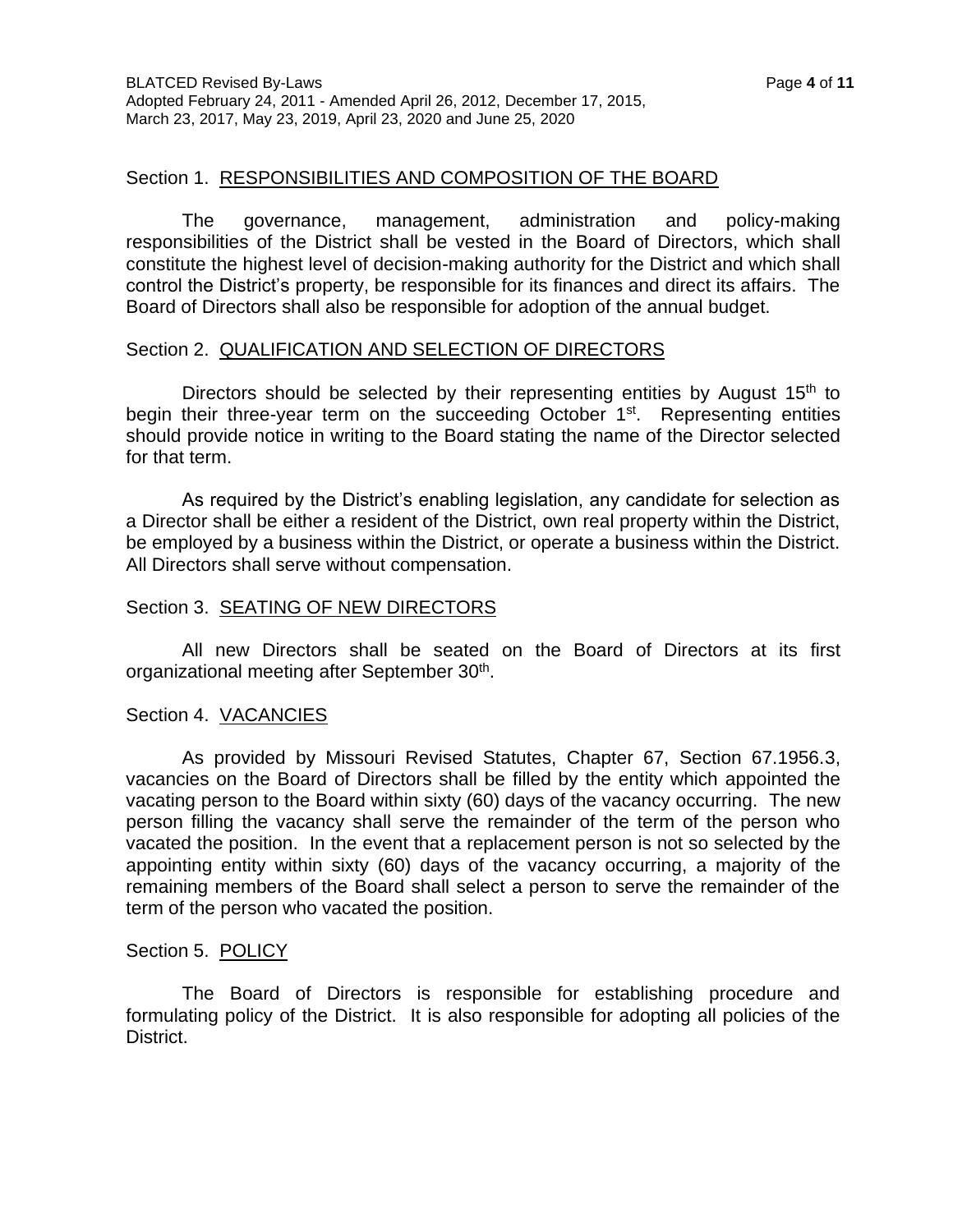# **ARTICLE VI OFFICERS**

## Section 1. DETERMINATION OF OFFICERS

The procedure for election of District officers shall be as follows:

At a Special Meeting of the new Board of Directors preceding each regular October meeting, that Board shall elect from among its members a President, Vice President, Treasurer and Secretary. Each position shall be nominated separately, except as provided in this Section 1. Nominations shall proceed in line of authority and thus begin with the office of President, followed by Vice President, Treasurer and Secretary.

After each nomination has been closed, the Board shall vote by secret written ballot for each position. A majority shall elect. If only one member has been nominated for a position, the Board may vote to elect that nominee by acclamation. The Board shall then repeat the process for the next position. An exception may be made and the entire slate of officers may be re-elected if a motion to that effect is properly made, seconded and approved. A majority shall elect.

Officers shall take office immediately following their election and serve in that position for a one-year term. Existing officers will retain authority to continue serving in their positions pending new officer elections. If an existing officer is not reappointed to the Board, the next officer in line of authority for that position will have full authority to so act pending election of new officers, and each succeeding position will move up in line of authority. Any open interim acting positions shall be filled as set forth in the preceding paragraph.

The Board shall have authority to appoint and dismiss additional officers at any time. Such officers shall take office immediately upon acceptance of appointment, shall serve a term not in excess of that of elected officers, and shall have such duties and responsibilities as the Board shall direct in writing. Open positions shall be filled by the Board within sixty (60) days of a vacancy occurring.

## Section 2. DUTIES OF OFFICERS

- A. President The President shall preside at all Board of Directors' meetings. He/she shall perform all duties incident to this office and advise such action as may be deemed by him/her required to fulfill the obligations of the Board.
- B. Vice President The Vice President shall preside at all Board of Directors' meetings in the President's absence. He/she shall perform all duties incident to this office and advise such action as may be deemed by him/her required to fulfill the obligations of the Board.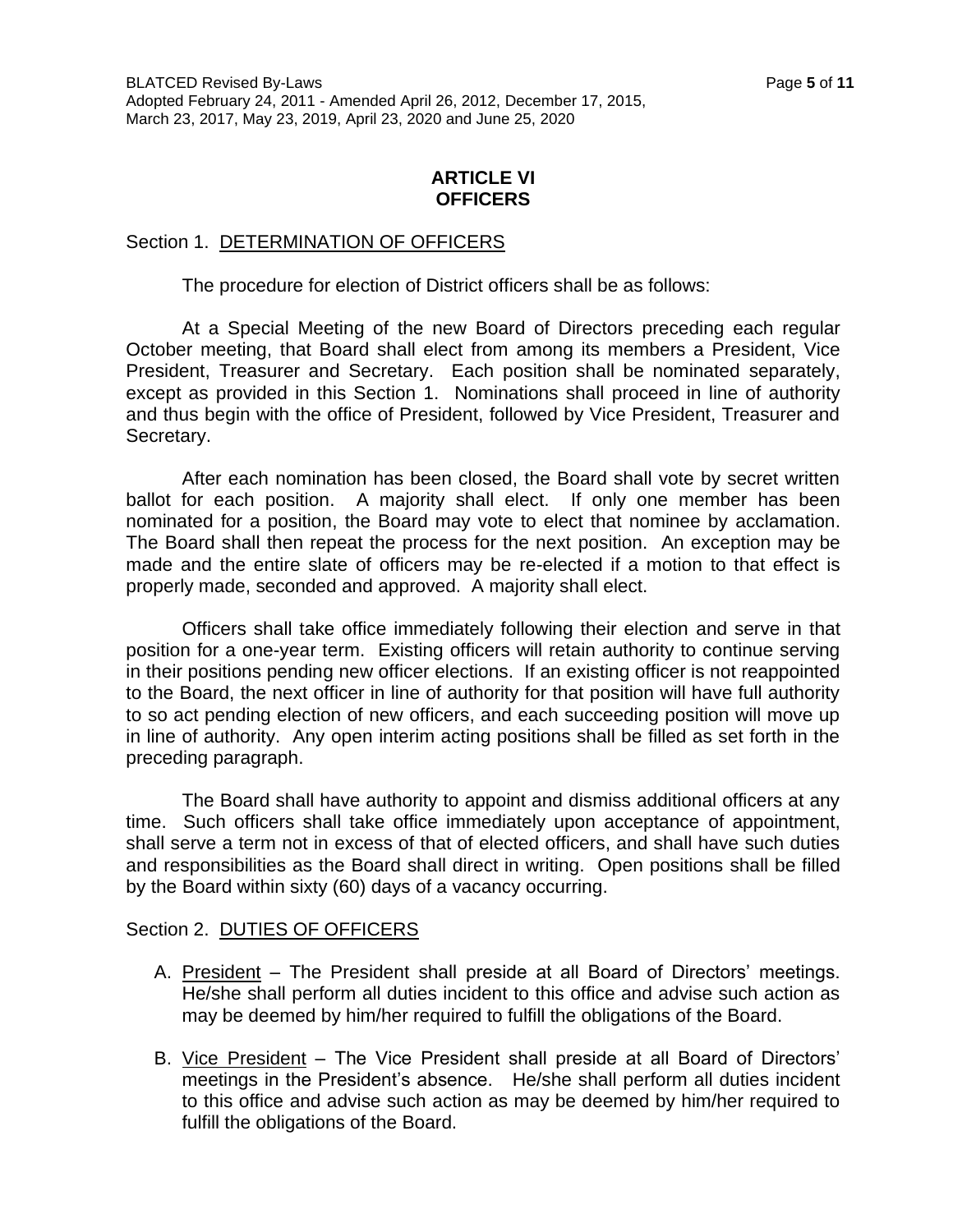- C. Treasurer The Treasurer shall be responsible for the safeguarding of all funds received by the District and for their proper disbursement. Such funds shall be kept on deposit in financial institutions or invested in a manner approved by the Board of Directors. The Treasurer shall cause a financial report to be made to the Board at each regular meeting and shall advise such financial action as may be deemed by him/her required to fulfill the obligations of the Board.
- D. Secretary The Secretary shall oversee the taking of minutes of all Board meetings, recording of votes, and giving of all meeting notices in the manner required by the By-Laws of the District and by state law. He/she shall be the custodian of the District records.

#### **ARTICLE VII COMPENSATION**

The Board of Directors and all council, committee and task force members shall serve without compensation.

The Board of Directors, upon recommendation of the Personnel Committee, shall hire and fix the compensation of any and all employees, which the Board in its discretion may determine to be necessary for the conduct of the business of the District.

## **ARTICLE VIII COMMITTEES, COUNCILS, DIVISIONS AND TASK FORCES**

The Board of Directors shall appoint all committees, councils and noncommittee task forces of this District. Committees may appoint their own task forces or subcommittees.

## Section 1. APPOINTMENT AND AUTHORITY

Committees, councils, divisions, bureaus, departments, subsidiary organizations and task forces shall be accountable to the Board for continuing responsibilities in developing policies and procedures, managing within their spheres of influence and control, conducting studies, bringing data and making recommendations to the Board, which it can utilize to make decisions, and to carry on such activities as may be delegated to them by the Board.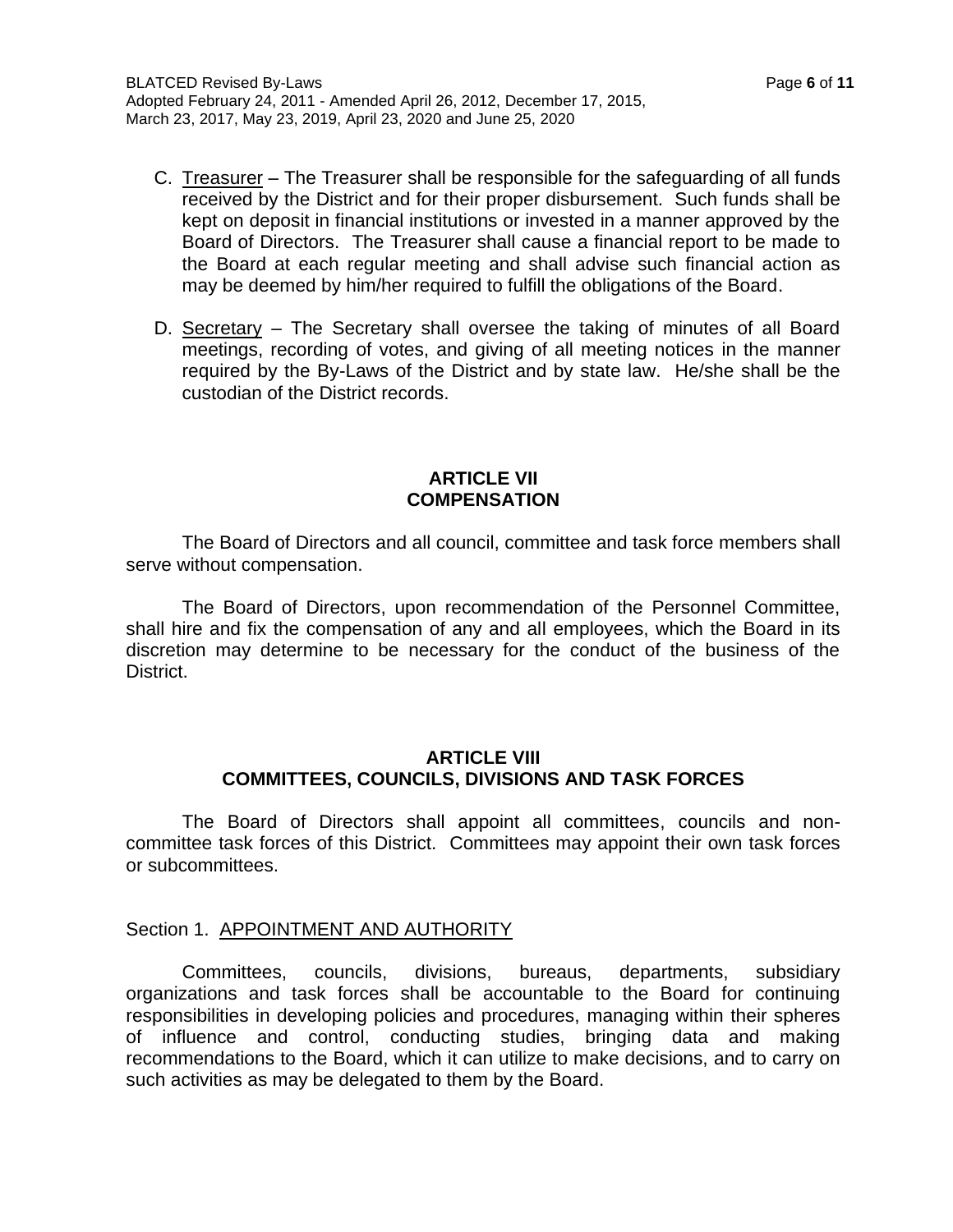## Section 2. LIMITATIONS OF AUTHORITY

No action by any District council, committee, subcommittee, task force, division, bureau, department or subsidiary organization, nor by any employee, Director or officer shall be binding upon, nor constitute an expression of, the policy of the Board of Directors unless and until it is duly approved or ratified by the Board.

All members of District councils, committees, task forces, divisions, bureaus, departments or subsidiary organizations, as well as employees, Directors and officers, shall be required to execute a Board-approved confidentiality agreement, a code of conduct policy, a conflict of interest policy and a fraud prevention policy prior to participation in District business, each of which documents shall be renewed annually throughout the duration of each person's involvement. Councils, committees, task forces, divisions, bureaus, departments or subsidiary organizations may be dissolved when, in the opinion of the Board, it is deemed wise to do so.

#### Section 3. DIVISIONS

The Board of Directors may create such divisions, bureaus, departments, councils or subsidiary organizations as it deems advisable to assist with the work of the Board. The Board shall authorize and define the powers and duties of any and all divisions, bureaus, departments, councils or subsidiary organizations, including collection and disbursement of funds.

## Section 4. MARKETING OVERSIGHT COMMITTEE (MOC)

The purpose and the role of the Marketing Oversight Committee shall be to assist with Board oversight of the District's marketing efforts by utilizing the marketing knowledge, expertise and experience of area stakeholders willing to volunteer their time to participate in the development, implementation and measurement of destination marketing which benefits the entire District. The Committee shall aid the Board in undertaking and fulfilling its responsibilities for communication with the public, shall provide oversight and support for the Board's efforts to enhance the effectiveness of the District's marketing, and shall work to provide appropriate avenues of communication between the Board and the District's many and varied stakeholders.

Specific responsibilities of the Committee shall include the following, in addition to any others the Board may entrust to it from time to time:

- Direct and collaborate with the marketing management vendor to develop key performance indicators, set annual goals and develop a plan to achieve those goals.
- Recommend and approve annual budgets, creative and marketing plans.
- Oversee the development of the overall marketing plan and its execution.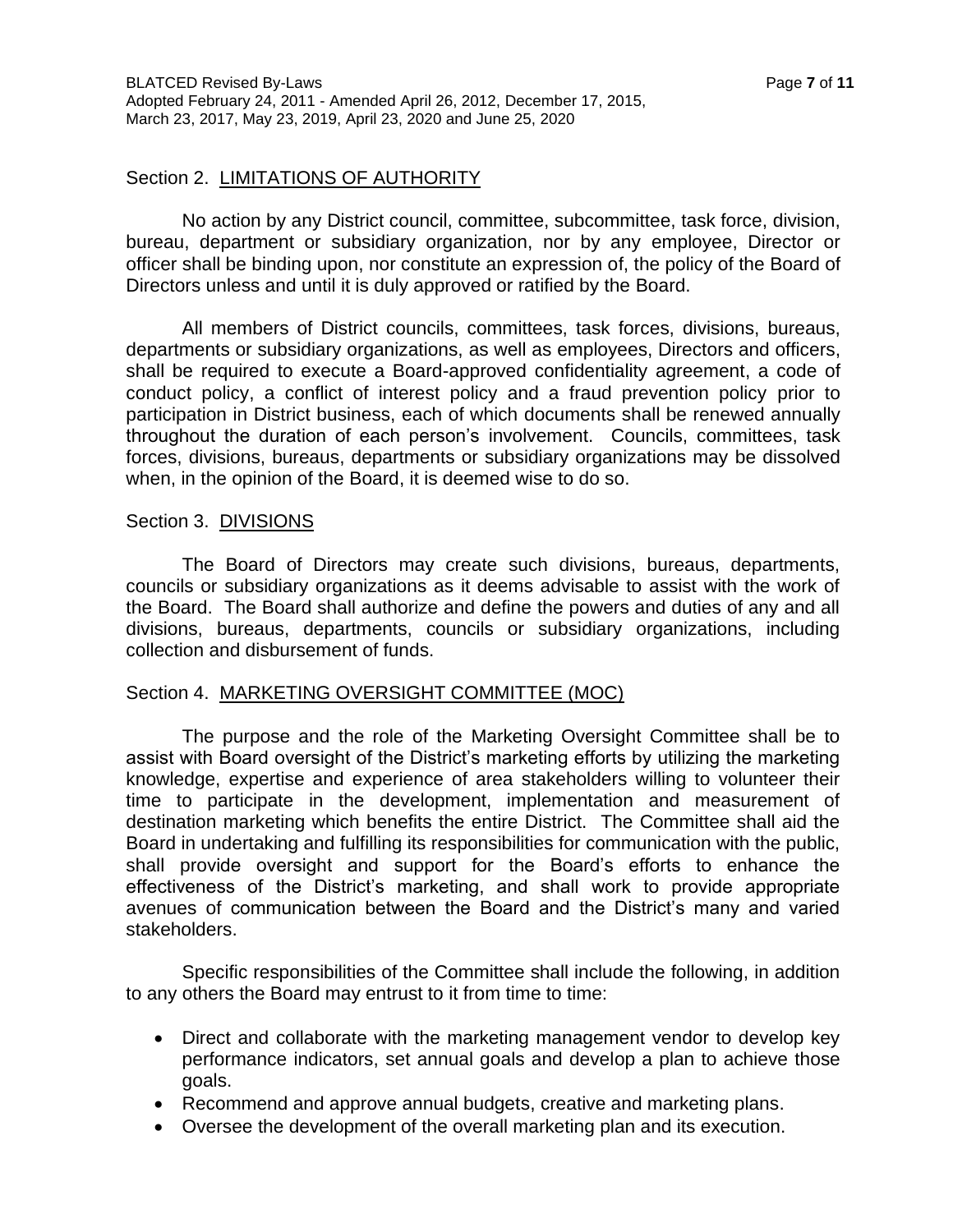- Collaborate with the marketing vendor on sub-vendor selection and contracting.
- Collaborate with the marketing vendor on leadership positions, selection and hiring.
- Collaborate with the contractor on formats and content of the quarterly marketing report.
- Collaborate with the contractor on any potential budget or marketing changes due to fiscal or economic changes.
- Monitor and approve proactive communication plans and internal customer service policies and procedures.
- Help develop, review and approve media buys and placement (traditional and digital).
- Review and approve implementation of the annual marketing effectiveness research.

The MOC shall be comprised of at least nine (9) total members, which the District Board shall appoint annually for three (3) year terms not including the two (2) MOC members who are District Board members. Staggered terms will be utilized during the first selection so that no more than one-third (1/3) of the MOC members' terms expire in any given year. MOC members may serve for two (2) consecutive terms of three (3) years and shall then be required to take two (2) years off before reapplying for membership on the MOC. Initial terms less than three (3) years will not count against the two (2) terms of three (3) years restriction.

No more than two (2) MOC members shall be District Board members appointed annually. At least nine (9) members shall be selected from the District at large, each of whom the Board has determined has no material relations with the District and each of whom is experienced and knowledgeable in professional marketing strategy, planning and implementation, without prejudice for or against any specific business, organization, industry or entity within the District. Members must be able to prioritize the greater good, contribute to strategic marketing decision-making at the management level, and work effectively on a collaborative team of professionals.

Annual openings on the MOC shall be announced publicly and qualified stakeholders will be encouraged to apply. A Selection Committee of the Board will review applications and related resumes and recommend at least nine (9) new and reappointments to the MOC, which the District Board shall approve and appoint annually. If a member of the Committee resigns or can no longer serve the District, the vacating person shall be replaced by the most recently seated Selection Committee as soon as possible.

The MOC shall be chaired by a member of their choosing, with approval by the District Board, who will be expected to attend or send a designate from the MOC to attend monthly meetings of the District Board to report MOC activity. Meetings of the MOC shall be held monthly or as set by the Chairman in collaboration with the District Board. Members of the MOC may be asked to serve on other specific marketingrelated sub-committees and/or task forces on behalf of the District as necessary.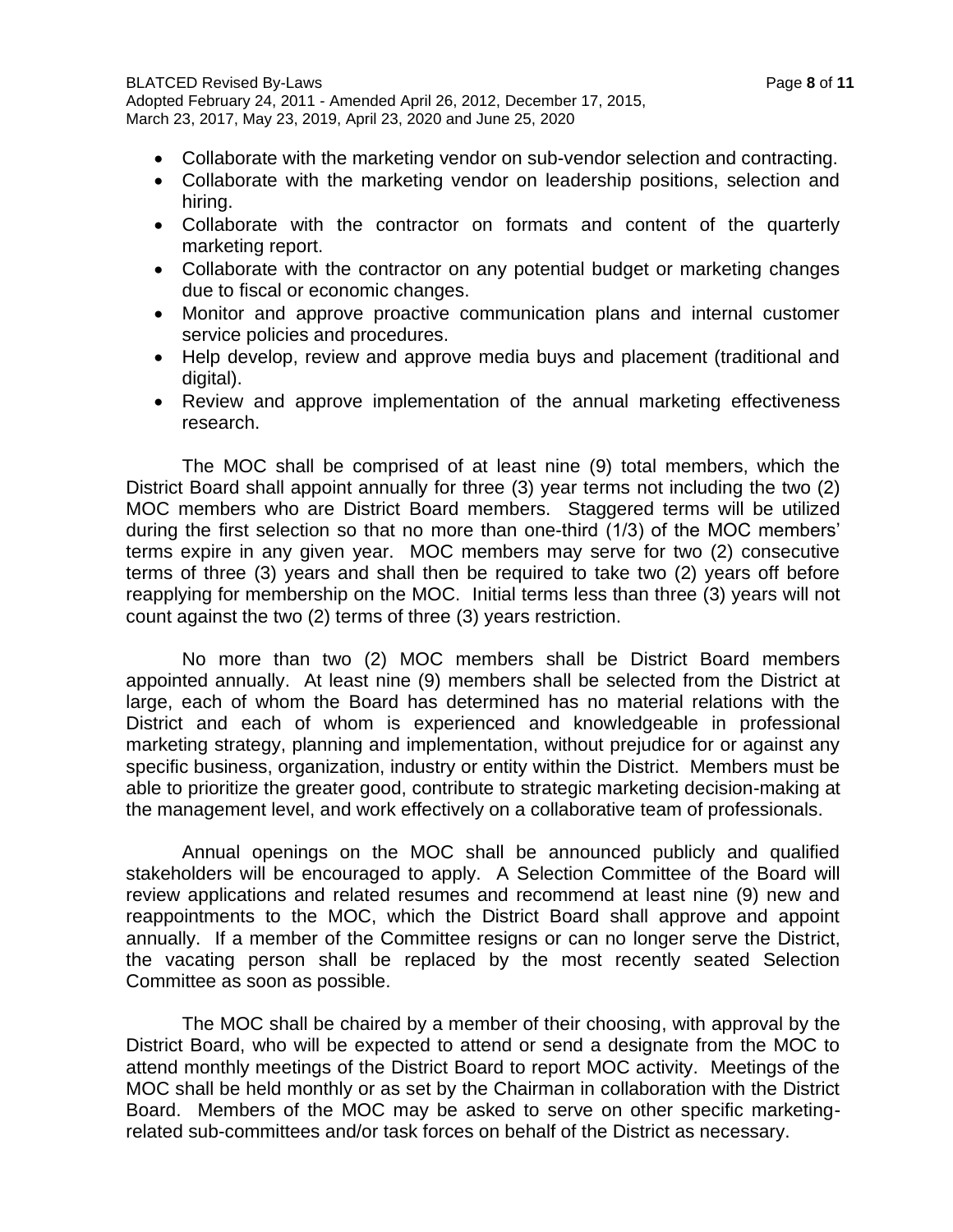The purpose and role of the Financial Oversight Committee shall be to assist with Board oversight of the integrity of the District's financial statements and compliance with legal and regulatory requirements. The Committee shall aid the Board in undertaking and fulfilling its responsibilities for financial reporting to the public, shall provide oversight and support for management's efforts to enhance the quality of the District's controls, and shall work to provide appropriate avenues of communication between the Board and the District's external auditors.

The Committee shall also review the District's financial plans, insurance and risk management policies and programs, and recommend adoption of desirable changes to the Board. Prior to the public release of financial information, such release, together with any related information provided to outside interests, shall be reviewed and approved by either the Treasurer or his/her designated alternate.

The Committee shall be chaired by the Treasurer of the Board of Directors and shall be comprised of at least seven (7) total members, which the District Board shall appoint annually for one-year terms. No more than three (3) Committee members shall be District Board members. At least four (4) members shall be selected from the District at large, each of whom the Board has determined has no material relationship with the District and each of whom is financially literate and knowledgeable about the role of audit and/or finance committees.

Meetings of the Committee shall be held on the  $4<sup>th</sup>$  Tuesday of each month at 10:00 a.m. or as set by the Treasurer, but at least quarterly. The Treasurer shall report Committee meeting results directly to the full Board at its next meeting following a Committee meeting.

Specific responsibilities of the Committee shall include the following, in addition to any others the Board may entrust to it from time to time:

- Review and modify the budget for each upcoming year as deemed reasonable and prudent and submit same to the Board with recommendations for finalization.
- Review and recommend all banking relationships for the District.
- Facilitate the selection process for a qualified independent Certified Public Accountant or accounting firm to conduct annual audits.
- Review internal unaudited and annual audited financial statements and related reports on a regular basis and make recommendations to the Board.
- Assist the Board, the Treasurer and/or designated staff in determining the appropriateness of selected requests for payment of expenses under Boardapproved contracts.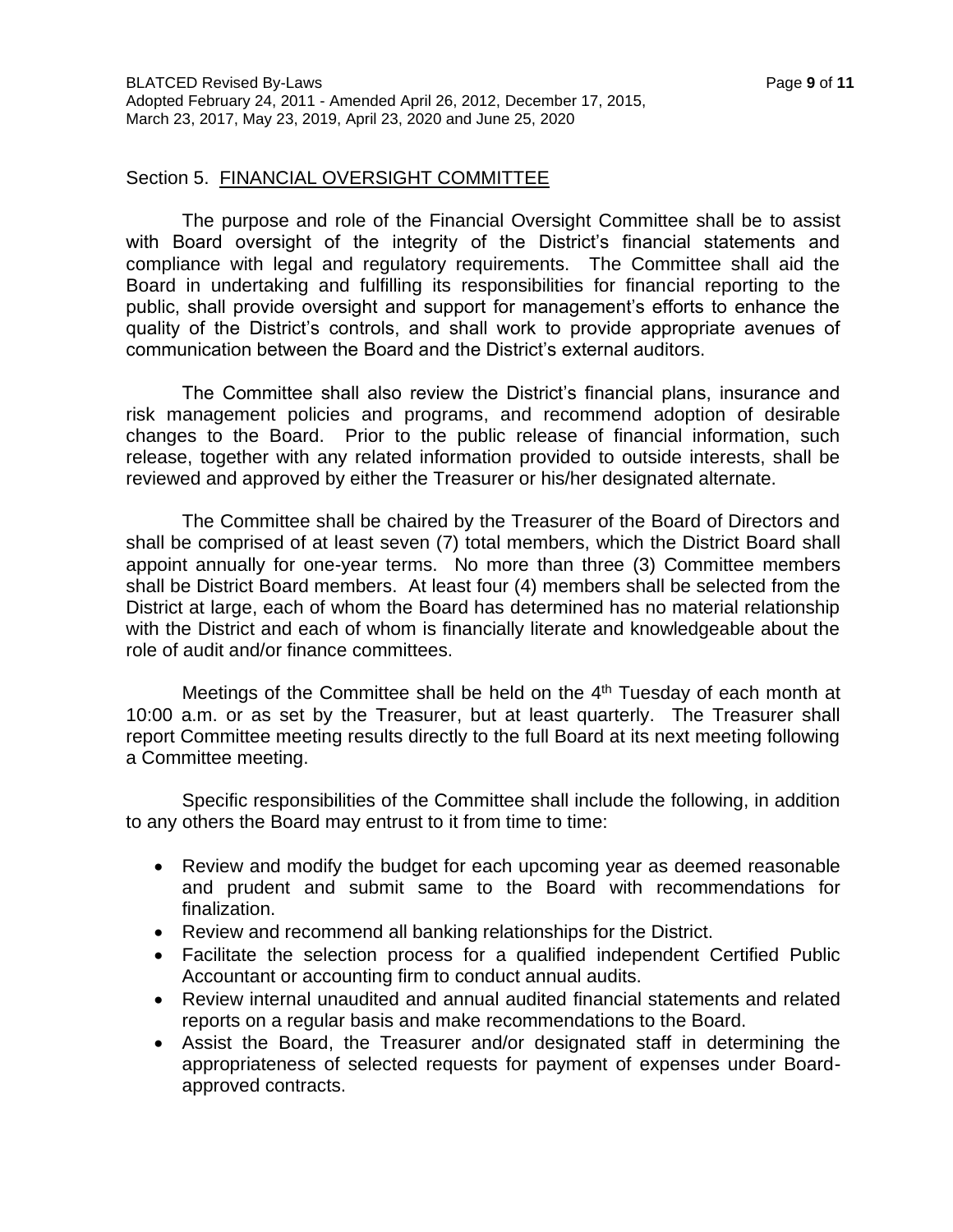#### Section 6. PERSONNEL COMMITTEE

The purpose and role of the Personnel Committee shall be to report and make recommendations to the Board on all matters with respect to the District's staff management, compensation, benefit, retirement and incentive programs. The Committee shall oversee, evaluate and review the District's employee policies, procedures and practices and may make recommendations to the Board respecting any desirable amendments thereto. The Committee shall also carry out any other responsibilities entrusted to it by the Board from time to time.

The Committee shall be comprised of three (3) Directors appointed annually by the Board or as necessary to fill vacancies, one of whom the Board shall appoint as Chair of the Committee. The Committee shall meet at least annually for staff reviews, staff interviews and/or replacements and subsequent reporting to the Board.

#### Section 7. OTHER

No action or resolution of any kind shall be taken by any divisions, bureaus, departments, councils, committees, subcommittees, task forces or subsidiary organizations having bearing upon or expressive of the Board of Directors unless previously approved by the Board.

#### **ARTICLE IX FINANCES**

#### Section 1. DISBURSEMENTS

Upon approval of the budget, the Treasurer or appointed staff shall be authorized to make disbursements from District accounts for expenses provided for in the budget according to established accounting policies and procedures approved by the Board of Directors. Disbursements shall be made by check or by electronic means. Checks must have two (2) officers' or authorized Directors' signatures.

#### Section 2. FISCAL YEAR

The fiscal year-end of the District was changed from September 30 to December 31 during 2009. Therefore, for 2010 and succeeding years, the fiscal year shall begin on January 1 and close on December 31.